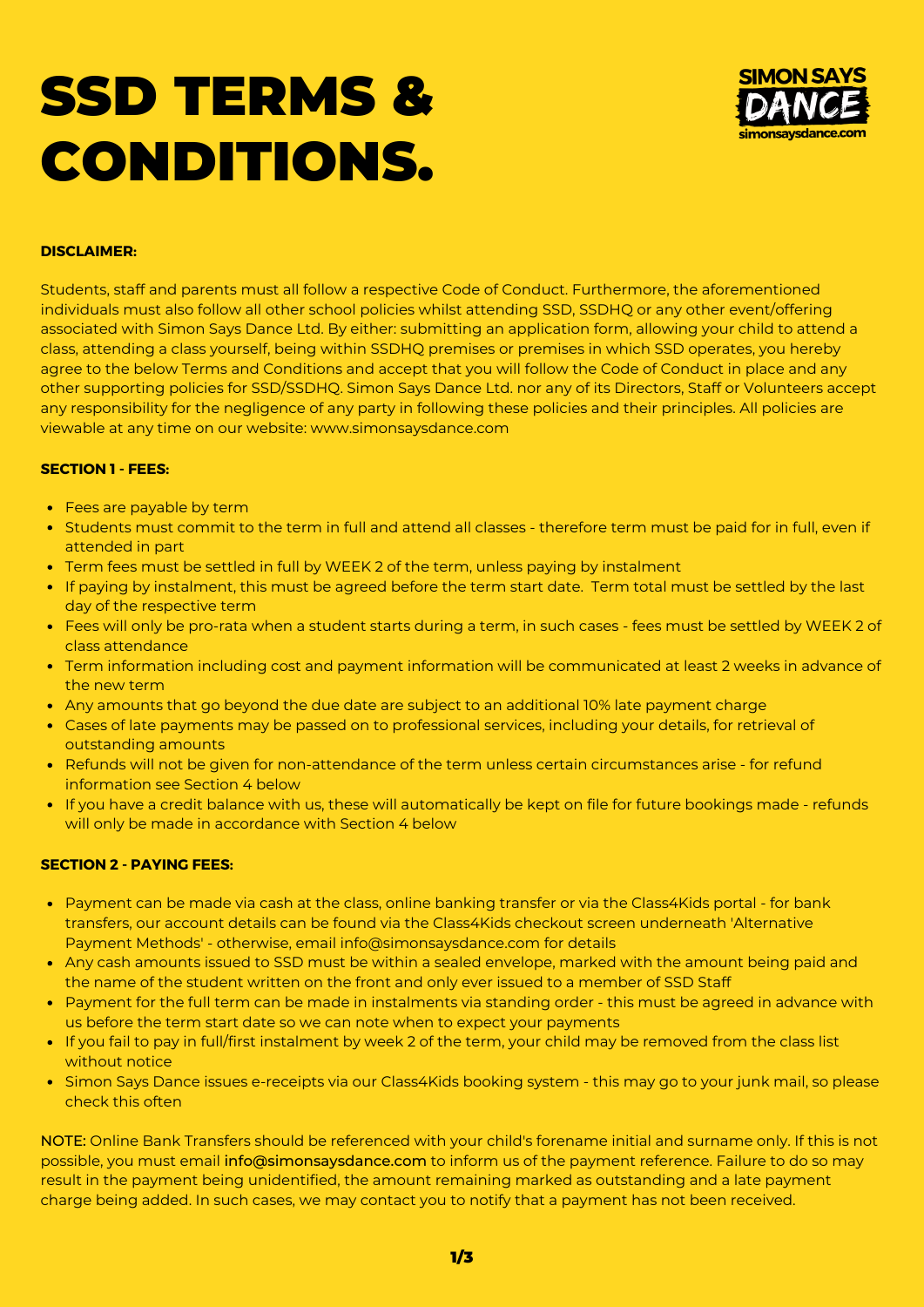## **SECTION 3 - LATE PAYMENTS:**

- If the payment for the term is not received by WEEK 2 of the term (or another agreed date) a 10% late payment charge will be added to the total due
- The individual who submitted the application form on behalf of the child who attended class will be contacted twice: x1 email and x1 text message. It is the responsibility of the Parent/Legal Guardian to ensure they have informed SSD of any changes to contact details
- Failure to respond to correspondence sent by SSD within 28 days, will render the amount 'overdue'
- Personal details from overdue cases will be passed to professional services for the retrieval of any amount outstanding

# **SECTION 4 - REFUND POLICY:**

- In cases of illness: if a student misses 4 consecutive classes and is unable to attend the remainder of term, a 90% refund will be given. This will only be provided in cases of illness and as such, a medical note should be provided to be eligible for a 90% refund. If a medical note is not provided, the full term amount is applicable as per normal circumstances
- SSD cannot and will not provide refunds for holidays or other commitments
- SSD cannot and will not issue refunds to those who leave mid-term, unless the illness clause above applies
- In the event that our offerings must be adapted due to Force Majeure, we will aim to provide alternative offerings in line with our Terms set out in Section 5 - in these circumstances refunds will not be issued
- Platform fees for payments made through Class4Kids are non-refundable we can only refund you the total amount for the services you've booked and we cannot refund you the platform fee paid when booking through Class4Kids e.g. an offering costs £60 plus £4 platform fees = £64 - you will only be refunded £60 as the £4 is the cost to facilitate your transaction via the payment handler Stripe
- In the event that we refund you under certain circumstances, any payment/bookings made via Class4Kids, you will only be refunded the cost of the services you booked in line with the example above and platform fees will remain non-refundable

# **SECTION 5 - REGISTRATION, ATTENDANCE AND ABSENCE:**

- A register for each class is maintained by the teacher who records student attendance for the purposes of health & safety and security - this may also be used for purposes of Test & Protect throughout Covid-19
- Students are expected to attend the full term and should only miss classes if they are unable to attend due to illness
- Parents must inform Simon Says Dance that their child is not able to make class by email or phone
- If a student fails to attend class on 2 or more consecutive occasions without notice/reason, they may be removed from the class list
- If an offering is cancelled due to the sickness of a teacher, a health epidemic or any other seen or unforeseen event, SSD will endeavour to reschedule/rearrange the offering or provide an alternative. This may be on a different day/time or both from when the offering was originally scheduled and might involve an extension to the term-time dates. The rescheduled/rearranged offering may also be at a different venue within a reasonable distance from the original. SSD will consider offering online alternatives where physical offerings are not possible. No refunds will be given if an offering is [rescheduled/rearranged](http://www.simonsaysdance.com/) or an alternative is provided

#### **SECTION 6 - RIGHT TO ATTEND, CHANGE CLASSES AND WITHDRAW OR TERMINATE ATTENDANCE:**

- All current SSD students are guaranteed a space in a SSD class\* and will be automatically enrolled into the next term
- It is the Parent's/Legal Guardian's responsibility to inform us at least 2 weeks in advance of the new term starting, if their child is NOT returning to the class
- If a student's term fees have not been paid in advance, SSD reserve the right to terminate a student's attendance at any time under reasonable circumstances
- If a student wishes to change and/or start an additional class, Parental/Legal Guardian consent must be given prior to attending
- Parents may withdraw or terminate their child's attendance mid-term terms in Sections 4 & 5 will apply

\*Depending on class availability, current students may not be placed in the same class in the new term. Any change will be communicated in advance of the new term starting, via email. If your child moves into a different age group e.g. moving from P3 into P4, they may be required to attend a different class. Parents should make SSD aware of any moves not apparent to us already, in advance (at least 2 weeks prior to the new term starting).

2/3